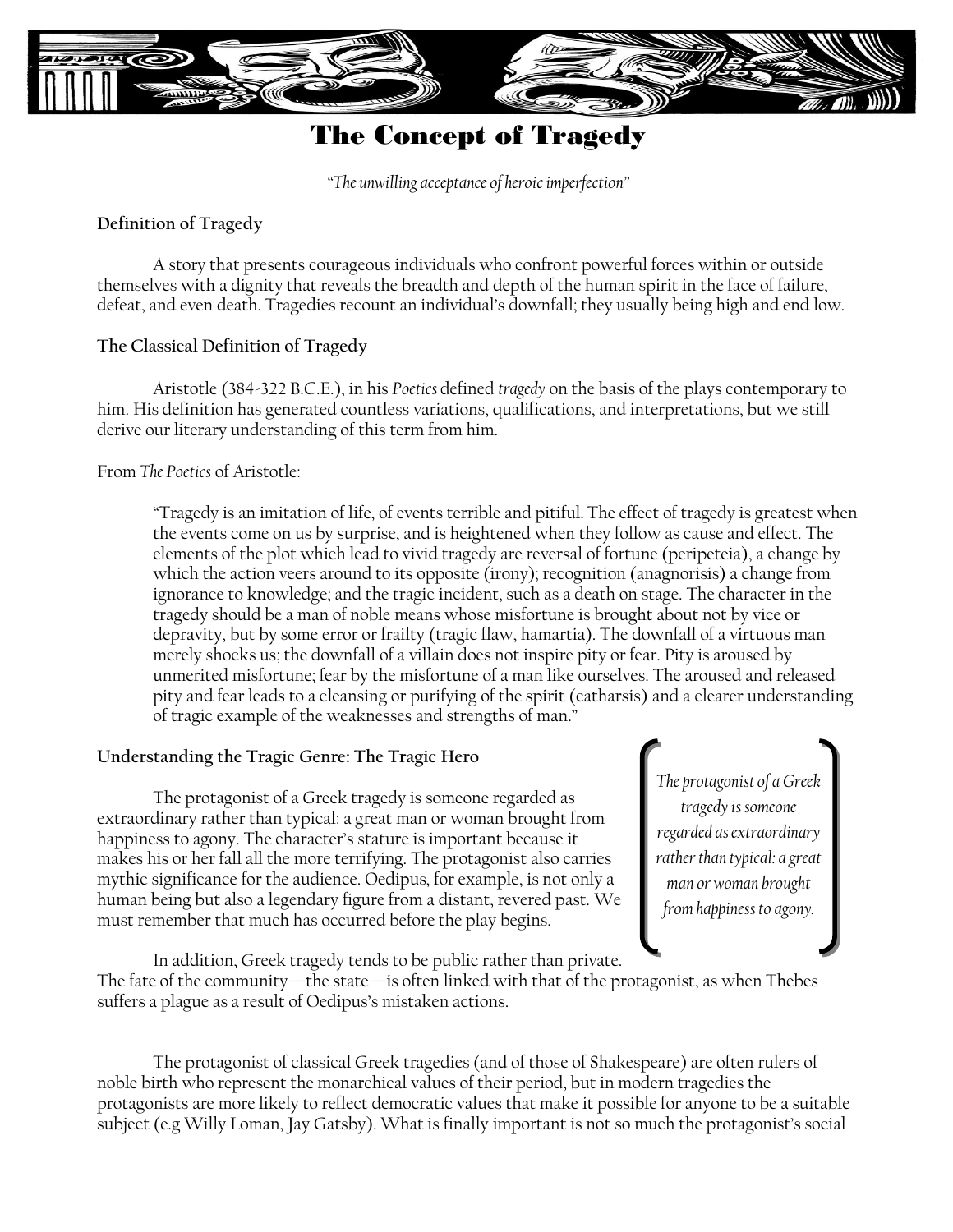stature as the greatness of character that steadfastly confronts suffering, whether it comes from supernatural, social, or psychological forces. Although Greek tragic heroes were aristocrats, the nobility of their characters was more significant than their inherited titles and privileges.

The protagonist's eminence and determination to complete some task or goal make him or her admirable in Greek tragedy, but that does not free the protagonist from what Aristotle describe as "some error or frailty" that brings about his or her misfortune. The term Aristotle used for his weakness is **hamartia**. This word has frequently been interpreted to mean that the protagonist's fall is the result of an internal **tragic flaw**, such as an excess of pride, ambition, passion, or some other character trait that leads directly to disaster.

Sometimes, however, misfortunes are not the result of a character flaw but of misunderstood events that overtake and thwart the

protagonist's best intentions. Thus, virtue can lead to tragedy, too. *Hamartia* has also been interpreted to mean "wrong act"—a mistake based not on a personal failure but on circumstances outside the protagonist's personality and control. Many readers find that a combination of these two interpretations sheds the most light on the causes of the tragic protagonist's fall. Both internal and external forces can lead to downfall because the protagonist's personality may determine crucial judgements that result in mistaken actions.

However the idea of tragic flaw is understood, it is best not to use it as a means of reducing the qualities of a complex character to an adjective or two. While we might be tempted to label Oedipus as

being guilty of "overweening pride" (the Greek term for which is **hubris**), the protagonists of tragedies require more careful consideration than a simplistic label can provide.

Whatever the causes of the tragic protagonist's downfall, he or she accepts responsibility for it. Hence, even in his or her encounter with failure (and often death) the tragic protagonist displays greatness of character. Perhaps it is the witnessing of his greatness, which seems both to accept and to transcend human limitations, that makes audiences feel relief rather than hopelessness at the end of a tragedy. Aristotle described this response as **catharsis**, or purgation of the emotions of "pity and fear." We are faced with the protagonist's misfortune, which often seems out of

*We may experience fear because the failure of the protagonist, who is so great in stature and power, is a frightening reminding of our own vulnerabilities.*

proportion to his or her actions, and so we are likely to feel compassionate pity. Simultaneously, we may experience fear because the failure of the protagonist, who is so great in stature and power, is a frightening reminding of our own vulnerabilities. Ultimately, however, both these negative emotions are purged because the tragic protagonist's suffering is an affirmation of human values—even if they are no always triumphant—rather than a despairing denial of them.

Nevertheless, tragedies are disturbing. Instead of coming away with the reassurance of a happy ending, we must take solace in the insight

produced by the hero's suffering. And just as our expectations are changed, so are the protagonist's. Aristotle described the moment in the plot when this change occurs as a **reversal** (peripeteia), the point when the hero's fortunes turn in an unexpected direction. He more specifically defined this term as an action performed by a character that has the opposite of its intended effect. In *Oedipus*, this moment

*Oedipus defeats the Sphinx*



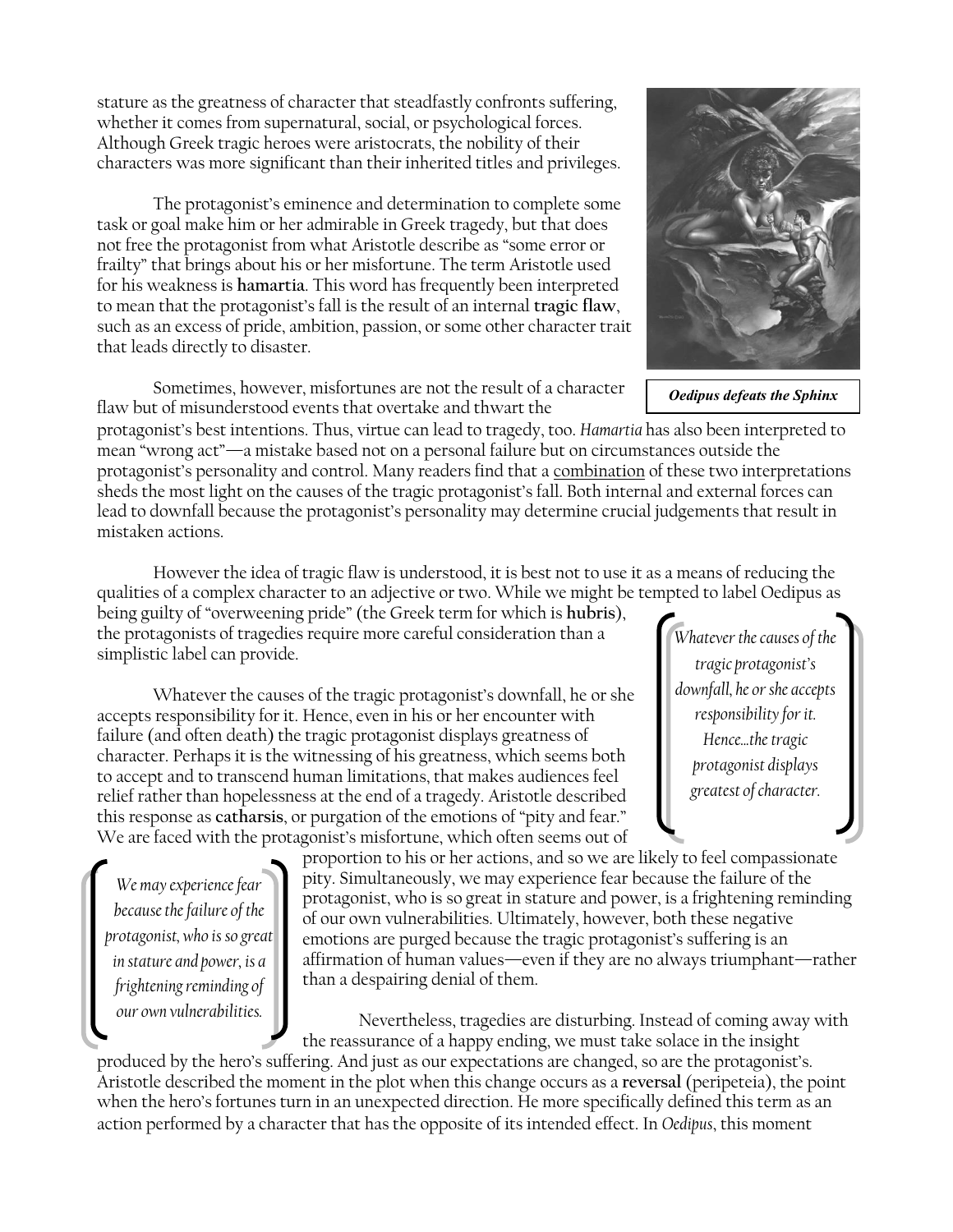occurs when the messenger attempts to relieve Oedipus's anxieties about his relationship to his father and mother. Instead, the messenger reveals previously unknown information that eventually results in a **recognition** 

mother.

that he has killed his father and married his

Tragedy is typically filled with ironies



*Oedipus: Blind and Broken*

#### **Traits of the Tragic Hero**

- Part of high-class/prominent position
- Experiences a fall
- Faces struggle beyond his control
- Excites pity and fear from audience (does possess goodness)—*catharsis*
- Reversal of fortune
- Struggles with internal conflict
- Struggles with external conflict
- Pain (or death) results from struggle
- Tragedy due to an inherent flaw—*hamartia*
- Tragedy involves a moral dilemma which must be resolved
- Hero might have admirable virtues, but also possesses weaknesses
- Tragic hero's judgment and emotions are not perfect
- It is the *tragic flaw* that unites them with the rest of humanity

#### **Tragedy and Oedipus the King**

As we said earlier, two forces seem equally powerful in classical tragedy: the tragic hero's tragic flaw (or *hamartia*) and fate. In *Oedipus*, the hero seems to be more a pawn of Fate. Although Oedipus does everything in his power to prevent the fatal prophesy from coming to pass, it is in the very act of trying to avoid destiny that the prophesy is fulfilled

*Oedipus the King* is widely recognized as the greatest of the surviving Greek tragedies. The play has absorbed readers for centuries because Oedipus's character—his intelligence, confidence, rashness, and suffering represents powers and limitations that are both exhilarating and chastening.

*The play has absorbed readers for centuries because Oedipus's character...represents powers and limitations that are both exhilarating and chastening. In that sense, he is one of us—at our best.*

(anagnorisis); Oedipus discovers the terrible truth *Tragedy is typically filled with ironies because there are so many moments in the plot when what seems to be turns out radically different what actually is.*

because there are so many moments in the plot when what seems to be turns out radically different what actually is. Because of this, a particular form of irony called **dramatic irony** is also known as **tragic irony**. In dramatic irony, the meaning of a character's words or actions is understood by the audience but not by the character. Audience of Greek tragedy shared with the playwrights a knowledge of the stories on which many tragic plots were based. Consequently, they frequently were aware of what was going to happen before the characters were. When Oedipus declares that he will seek out the person responsible for the plague that ravishes his city, the audience already knows that the person Oedipus pursues is himself.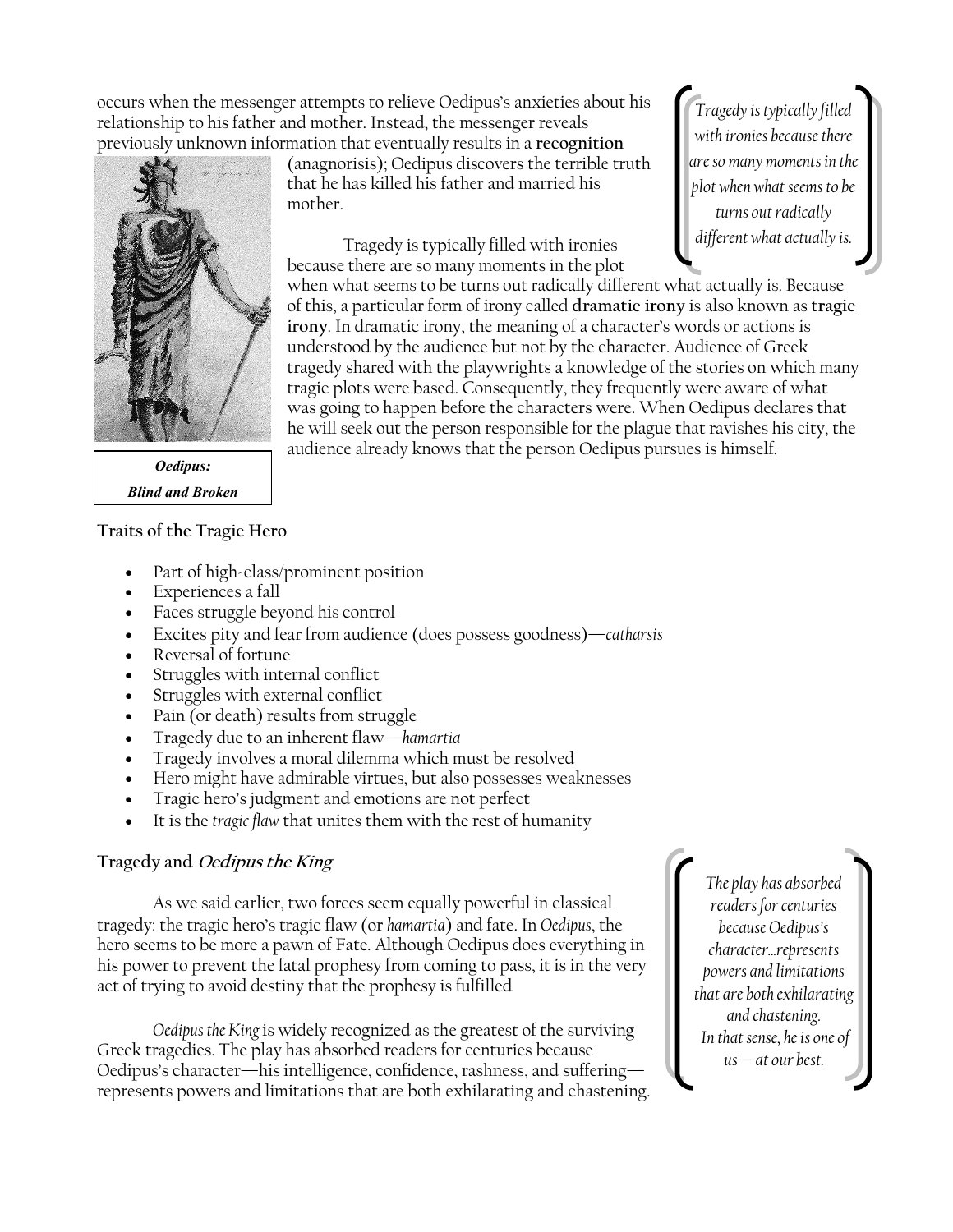Although no reader or viewer is likely to identify with Oedipus's extreme circumstances, anyone can appreciate his heroic efforts to find the truth about himself. In that sense, he is one of us—at our best.

# **Tragedy and Us**

Everyday, we are confronted with tragedy; a child is killed in a car accident, a natural disaster claims many innocent lives. But in viewing ourselves as an ongoing tragedy, we learn much about our own frailties and potential possibilities.

In his essay, "Tragedy and the Common Man" Arthur Miller writes an answer for tragedy in the modern period. Here are a few points from the essay.

- 1. Tragic feeling is evoked whenever we are in the presence of a character who is ready to lay down his life to attain one thing—his sense of personal dignity.
- 2. The underlying struggle is that of the individual's attempt to gain his "rightful" position in society.

*Tragic feeling is evoked whenever we are in the presence of a character who is ready to lay down his life to attain one thing—his sense of personal dignity.*

3. Tragedy is the consequence of a man's total compulsion to evaluate himself justly.

*Rank/nobility is not important. The quality in tragedy that affects the reader is the underlying fear of being displaced*

- 4. The tragic flaw need be nothing more than the inherent unwillingness to remain passive in the face of what he conceives to be a challenge to his dignity. Only those who are willing to accept their lot without retaliation are flawless.
- 5. All of this can relate to us.
- 6. Rank/nobility is not important. The quality in tragedy that affects the reader is the underlying fear of being displaced—the

disaster inherent in being torn away from our chosen image of what and who we are in this world. It is the common man who knows this fear best.

- 7. Tragedy is not pessimistic—the enlightenment of tragedy consists of the discovery of moral law. It demonstrates the indestructible will of man to achieve his humanity.
- 8. The possibility of victory must be in tragedy. It is a balance between what is possible and what is impossible. Through these stories of tragedy lies the belief of the perfectibility of humanity—the heart and spirit of the average man.